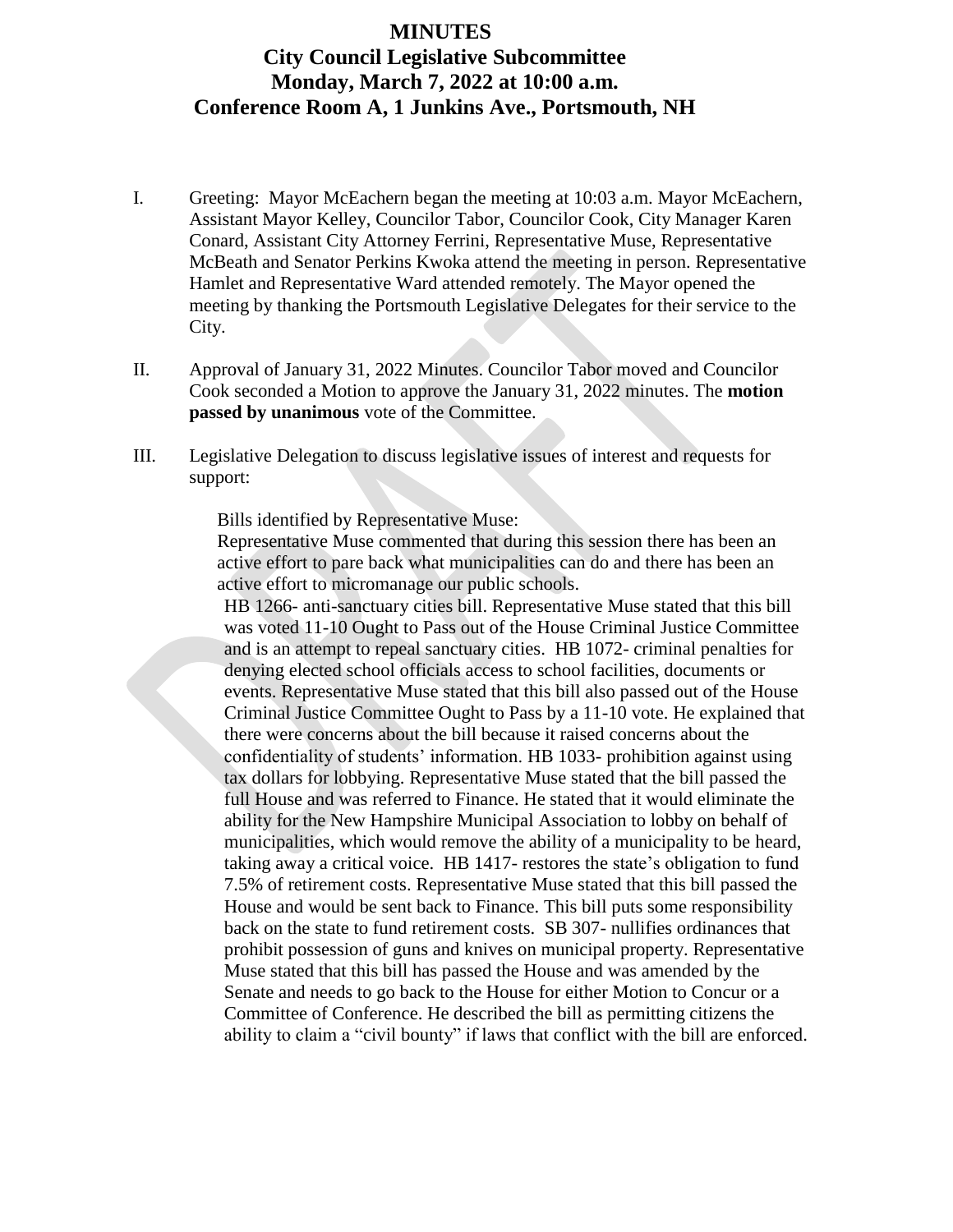Councilor Tabor asked if HB 1033 would apply to municipalities like Portsmouth and other communities that have hired lobbyist, like CC2 to monitor education funding. Assistant Attorney Ferrini and Representative Muse replied that it would. Councilor Cook asked if it would prohibit staff and City Councilors from testifying because they received compensation funded through property taxes. Attorney Ferrini stated that there is a lobbying bill that carves out an exception for elected officials and would need to review the statute to confirm that staff could represent elected officials.

The Committee discussed HB 1266 and the Mayor stated that the practical effect of the bill would be to fail to support civil rights and opposing the bill would be supported by City Council Principles for Legislative Position # 15. Councilor Taber moved and Assistant Mayor Kelley seconded a motion to oppose HB 1266. The **motion passed by unanimous vote** of the Committee.

The Committee discussed HB 1072. The Mayor stated that the effect of the bill would be to limit local authority and opposing the bill would be supported by City Council Principles for Legislative Positions # 1. Councilor Cook moved and Councilor Taber seconded a motion to oppose HB 1072. The **motion passed by unanimous vote** of the Committee.

The Committee discussed HB 1033. The Mayor stated that this bill would also have the effect of reducing local control and opposing the bill would be supported by City Council Principles for Legislative Positions # 1. Assistant Mayor Kelley moved and Councilor Cook seconded a motion to oppose HB 1033. The **motion passed by unanimous vote** of the Committee.

The Committee discussed HB 1417. The Mayor stated that this bill would support revenue streams to aid municipalities and supporting the bill would be supported by City Council Principles for Legislative Positions # 5. Councilor Cook moved and Councilor Tabor seconded a motion to support HB 1417. The **motion passed by unanimous vote** of the Committee.

The Committee discussed SB 307. Representative Muse noted that federal law prohibits guns in schools and that local municipalities may seek assistance from federal law enforcement. Assistant Attorney Ferrini noted that the introductory language appeared to make current laws prohibiting guns on municipal property null and void, preempting existing ordinances, but there are several provisions in the bill that would allowed citizens to challenge ordinances that are contrary to the bill. She stated that the bill needs to be clarified as to whether those penalty provisions apply only to new ordinances that are passed after the bill takes effect. Representative Muse stated that the Senate amended the bill and to review the last Senate amendment to the bill. The Mayor stated that there is a provision in the bill that the Governor could remove an elected official from office and because he sets the Agenda, that would be him.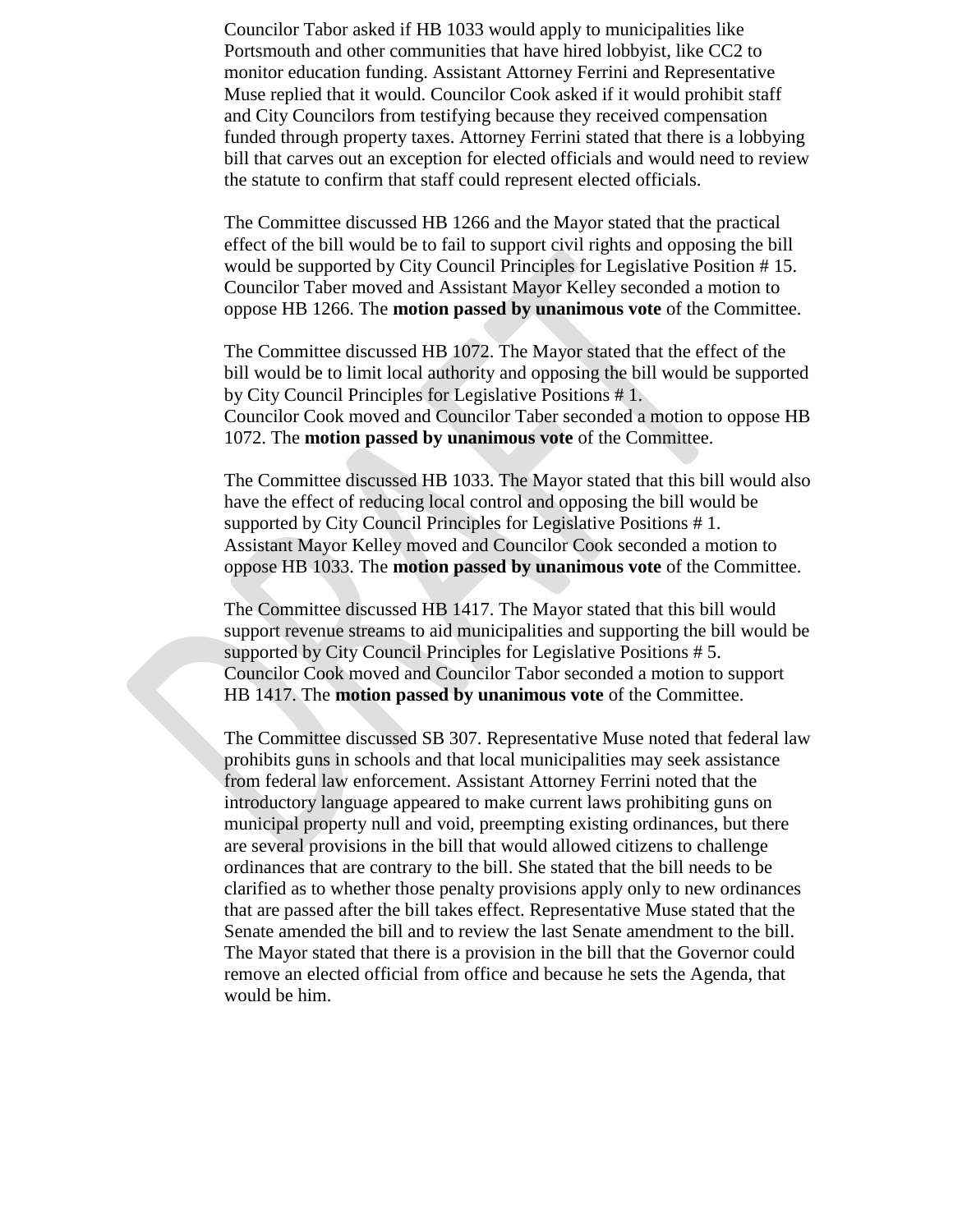Assistant Mayor Kelley moved and Councilor Cooked seconded a motion to oppose SB 307 by sending a letter to the Governor. The **motion passed by unanimous vote** of the Committee.

Update from Senator Perkins Kwoka.

Senator Perkins Kwoka noted that SB 441, a bill that would increase vehicle registration fees as a source of local revenue was voted Inexpedient to Legislate. She reported that SB 437, a bill that would give a % of motor vehicle violations to municipalities instead of those funds only going to the state had opposition due to concerns that there might be financial incentive for municipalities to issue motor vehicle violations. Notwithstanding that opposition, Senator Perkins Kwoka thought it would be good idea to bring the bill back next session. Senator Perkins Kwoka also reported that the original hotel occupancy bill, SB 348, was killed but there is an amendment to SB 343 that creates a study committee. The Senator then discussed the bills relative to offshore wind and the creation of an Office of Offshore Wind. She said the wind industry could create local jobs. She further noted that the location of wind turbines would be 3 miles off our coast. In New Hampshire, our coast is 3 miles past the Isles of Shoals so that would be 13 miles out. She noted this because the issue of turbines being constructed outside of "view" concerns local citizens.

IV. Discussion by Committee of legislative issues of interest and requests for support

The Committee and Senator Perkins Kwoka discussed SB 249, the short term rental bill. Senator Perkins Kwoka attempted to amend the bill prior to the Senate vote but did not have support. However, the Senator would assist in drafting an amendment to submit to the House. The Committee discussed ideas for an amendment, such as owner occupancy, defining owner as a single owner, which could include an absentee owner, residency requirements, permitting system, and caps on % of housing stock. The Mayor noted this bill is supported by the Association of Realtors and at a minimum, short term rentals are quasi commercial use. The Mayor stated that the City Assessor believes that passage of this bill would increase housing prices. The Mayor stated his objection to the bill was that it would remove long term rental units from the market and have a negative impact on housing affordability. He noted NH Housing Finance Authority has not taken a position on this bill. Senator Perkins Kwoka was going to reach out to discuss the bill with the NH Housing Finance Authority, noting that there is only a 1% vacancy across the state at present. Assistant Mayor Kelley noted that corporations would be coming in to purchasing housing stock. The Mayor noted that the benefit of the 64 new units of workforce housing PHA took years to create could be neutralized by this bill. The Mayor stated he will be working to set up a press conference on this bill in Concord and sought support from our legislative delegation. Councilor Cook asked the City to reach out to the hospitality lobby to see if they would lobby against the bill. Assistant Attorney Ferrini noted that the B & B industry has lobbied against the bill. The Committee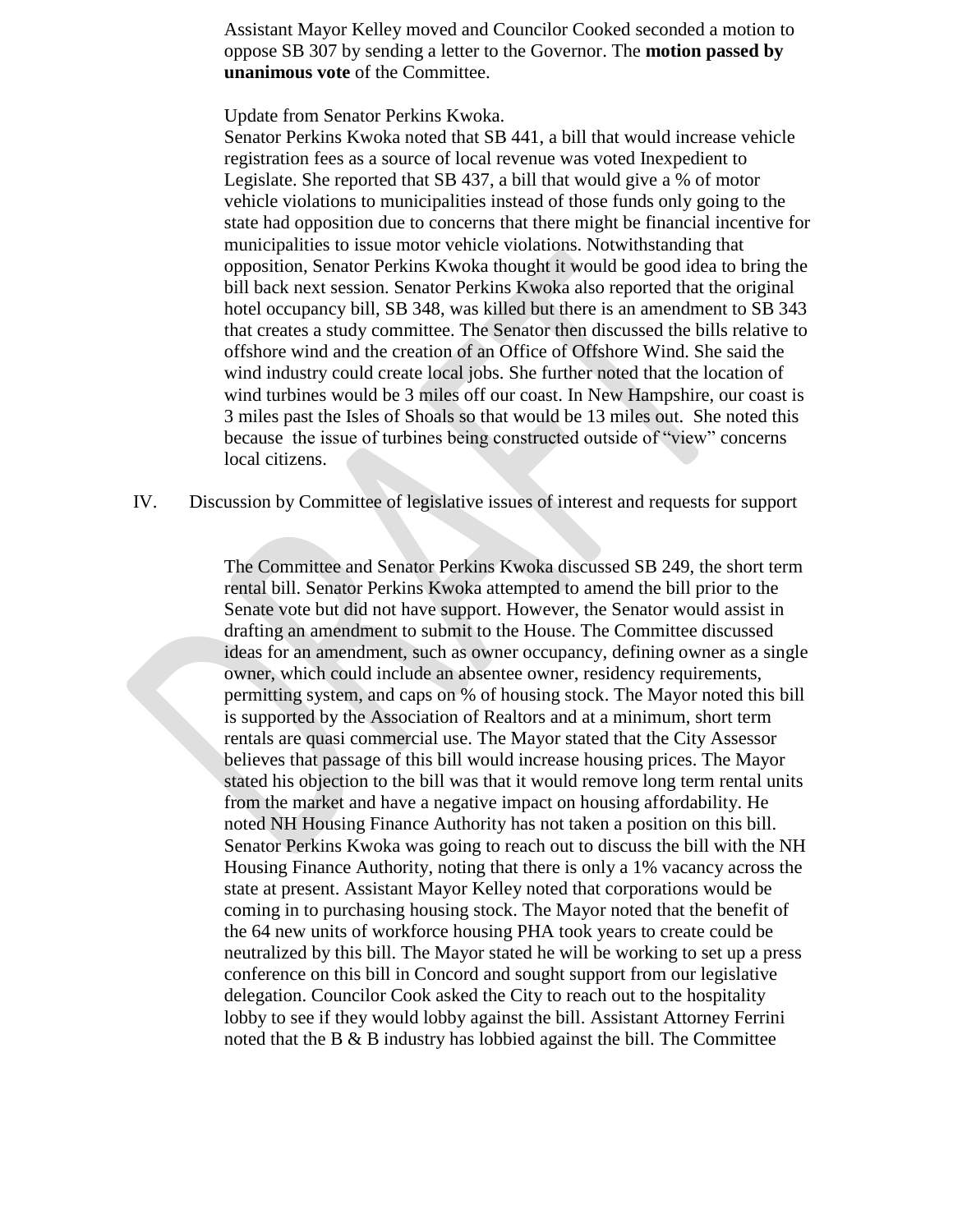discussed that this bill, if passed as drafted, would create short term rentals in every single family and duplex in all zoning districts in the City.

Discussion of HB 1255 (a bill that expands prohibition on teachers from advancing "subversive doctrines") and Assistant Mayor Kelley's request for the Committee to consider writing a letter in opposition to the bill. The Committee discussed the bill which expands the prohibitions on teachers from advancing "subversive doctrines". The Mayor noted that the bill would be supported by City Council Principles for Legislative Positions # 1, local authority, #15, supporting civil rights and # 16, using expertise and research in decision making.

Councilor Tabor moved and Councilor Cook seconded a motion to oppose HB 1255. The **motion passed by unanimous vote** of the Committee.

The Mayor noted the importance of Senator Clark brining the petition for freeing slaves posthumously and noted that this might be viewed as a divisive concept.

Assistant Attorney Ferrini noted other bills the City was tracking. She noted the delegates had received an eloquent email from Attorney Peter Loughlin urging them to oppose HB 1033. She stated she would send that email to the Committee. She also discussed HB 1073, a bill that would remove attorney client work product from the exception to 91-A requests. NHMA was opposing the bill. In addition, she discussed HB 1268, a bill that would restrict a municipality's ability to pass ordinances under RDA 47:17, stating that the bill would limit that general authority to nuisance matters. She noted similar restrictions on the authority of health officers under HB 1272.

The Committee discussed redistricting. The Mayor noted that it was the first time since 1847 that we would not be in Congressional first district. Assistant Mayor Kelley moved and Councilor Tabor seconded a motion to oppose the redistricting maps. The **motion passed by unanimous vote of the Committee.** Councilor Cook asked that the letter note the negative impact on regional planning, like the federal funds for Coast buses.

V. Discussion of Legislation of Interest to Mayors' Roundtable.

The Mayor noted that there was not uniform support on the short term rental bill with the Mayors' Roundtable. He stated that NHMA frequently joins the Roundtable meetings. He noted that during the Mayors' Roundtable that the Governor stated he supports the legislature and does not personally follow the bills during the session. The Mayor noted that the group was an effective lobbying group and asked the legislative delegation to reach out to him on bills of interest for the Mayors' Roundtable to discuss.

## V. Update on Coalition Communities 2.0.

Assistant Attorney Ferrini stated that bills to change the formula have not had success this session but there are house bills that have been retained in committee